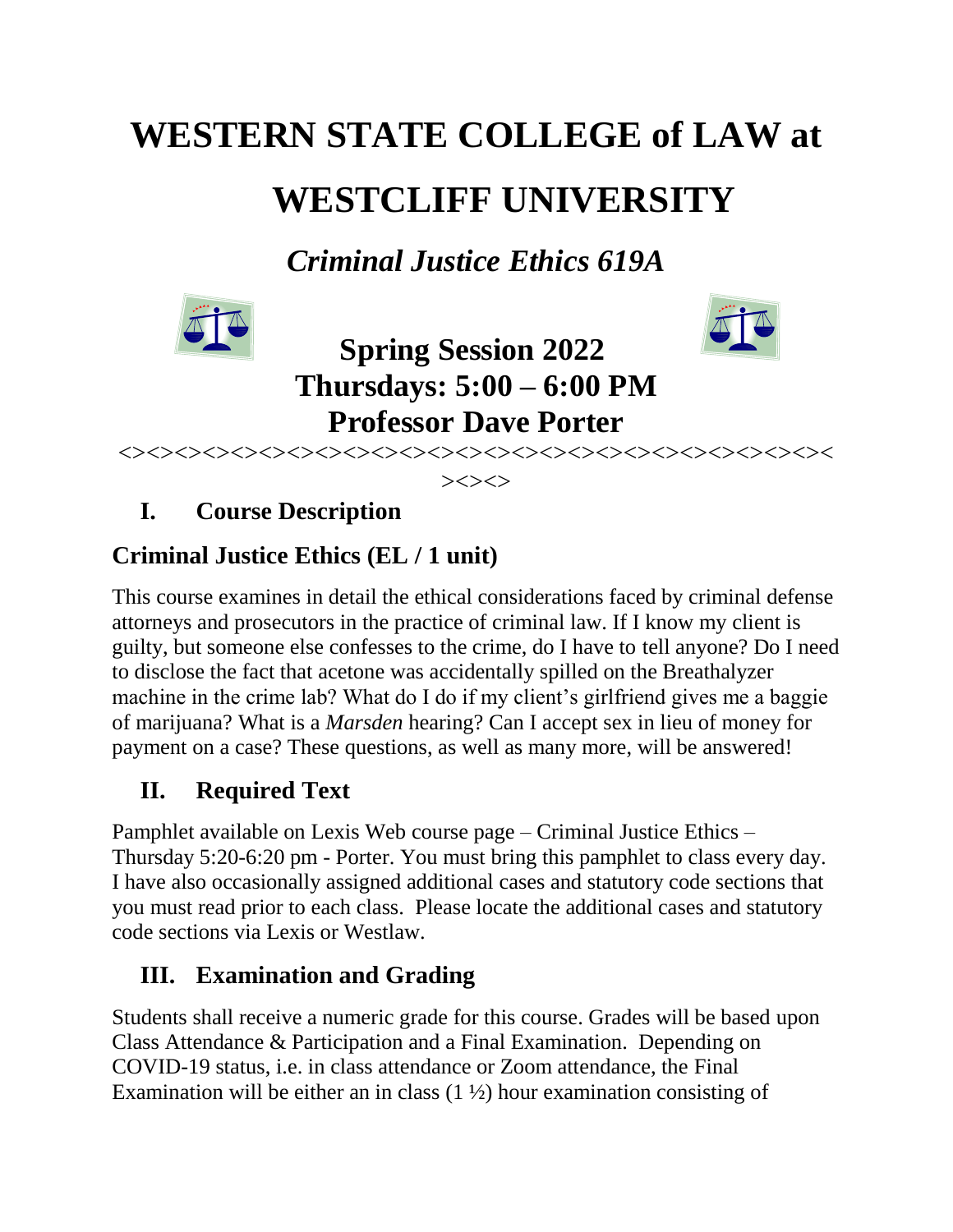multiple choice and short essay answer questions or a take home examination consisting of at least four (4) short answer essay questions, The Final examination is worth 90% of your grade, Attendance and Participation is worth 10% of your grade.

## **Attendance and Participation**

Attendance and participation are required for all classes and will be worth 10% of your final grade. Late arrivals and early departures from class by students are deemed partial absences. Multiple partial absences may be deemed as one or more entire absences from class. Pursuant to the Western State College of Law Attendance Policy, students may miss a maximum of two (2) classes in a course given once per week. All cases must be briefed for class..

## **IV. Learning Outcome**

Students will learn the ability to identify ethical issues in law practice contexts which will enable them to make appropriate decisions to resolve such issues.

## **V. Availability of Professor for Outside Counseling**

Please contact Professor Porter via e-mail at **daveporter@cox.net** or by phone at **(949) 351-1394**.

## **VI. Dates, Topics & Reading Assignments**

This course will consist of a weekly one (1) hour in class lecture, supplemented by PowerPoint presentations which will be posted after each class, and a minimum of two (2) hours outside preparation which requires reading all cited cases, statutes and additional handouts. **ALL CITED CASES MUST BE BRIEFED FOR CLASS.**

### **CLASS SUBJECT MATTER**  $1<sup>st</sup> Class-1/20/22$ **Intro / Attorney-Client Privilege Read:** California Rules of Professional Conduct (CRPC) 1.1, 1.3, 1.6; American Bar Association Model Rules of Professional Conduct (MR) 1.8; California Business and Professions Code (BP) section 6068(d) & (e); California Evidence Code (EC) sections 952; California Penal Code (PC)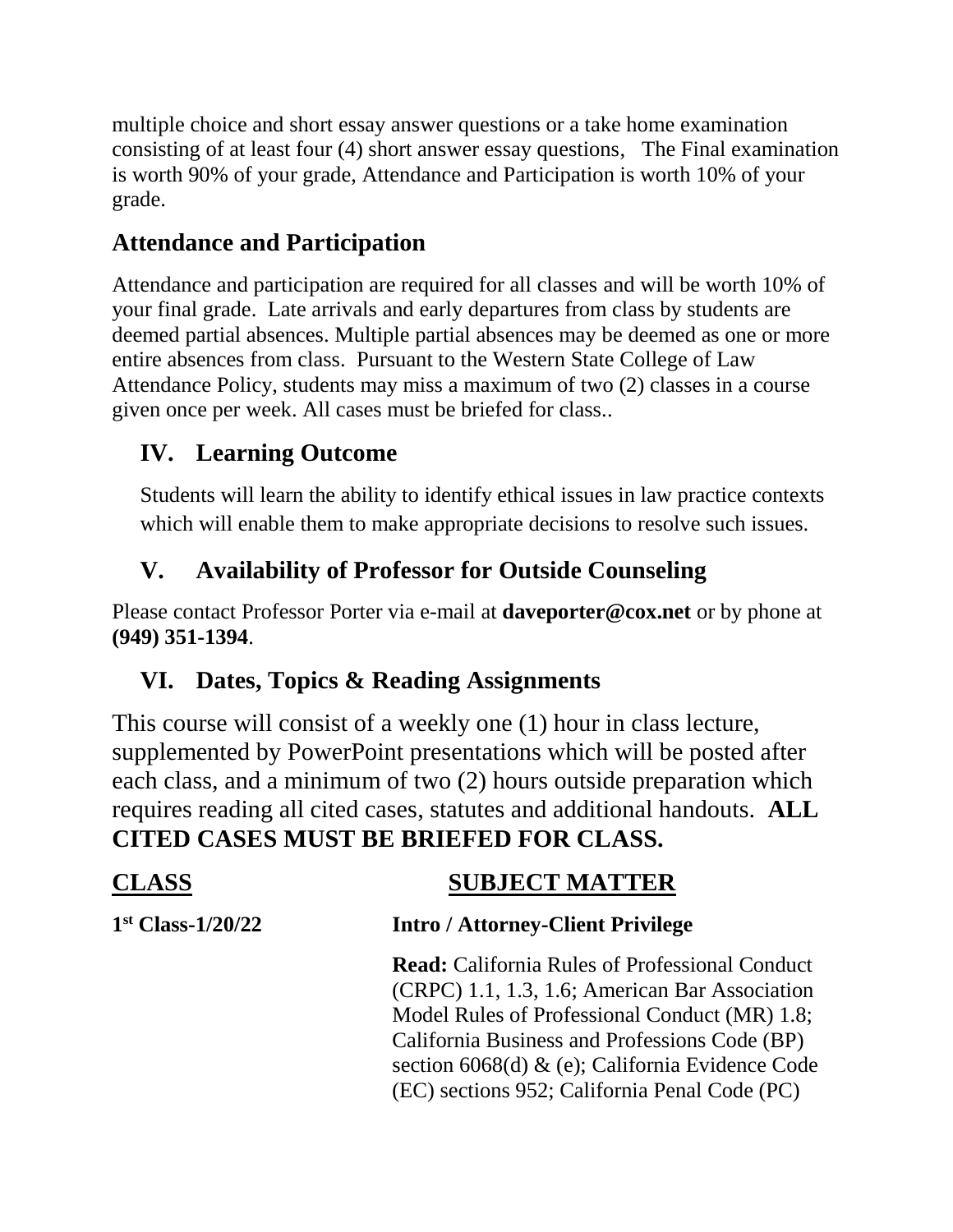|                     | section 636; <i>People v. Canfield</i> (1974) 12 Cal.3d<br>699                                                                                                                                                                                                                                                                                                                                                   |
|---------------------|------------------------------------------------------------------------------------------------------------------------------------------------------------------------------------------------------------------------------------------------------------------------------------------------------------------------------------------------------------------------------------------------------------------|
| $2nd Class-1/27/22$ | <b>Attorney-Client Privilege - Disclosures,</b><br><b>Negotiations</b>                                                                                                                                                                                                                                                                                                                                           |
|                     | Read: CRPC 1.1, 1.3, 1.6, 3.6, 3.3, 3.4; MR 1.6,<br>3.3, 3.4, 3.6; BP 6068(e); EC 953, 954; PC 135,<br>1054; People v. Meredith (1981) 29 Cal.3d 682                                                                                                                                                                                                                                                             |
| $3rd$ Class-2/3/22  | <b>Attorney-Client Privilege – Disclosures, Prior</b><br><b>Convictions; Perjury and the Criminal Defense</b><br><b>Attorney – Constitutional Right to Testify,</b><br><b>Lying Client</b>                                                                                                                                                                                                                       |
|                     | <b>Read:</b> CRPC 1.7, 3.3; MR 1.1, 3.3, 4.1; BP<br>6068(d); PC 126, 127; U.S. Constitution Fifth and<br>Sixth Amendments; Rock v. Arkansas (1987) 483<br>U.S. 44; People v. Guzman (1988) 45 Cal.3d 915;<br>People v. Johnson (1998) 62 Cal.App.4th 608;<br>People v. Jennings (1999) 70 Cal.App.4th 899; Nix<br>v. Whiteside (1986) 475 U.S. 157; Handouts given<br>in last class {OCBA 2003-01 Formal Opinion |
| $4th$ Class-2/10/22 | <b>Ineffective Assistance of Counsel (IAC)</b>                                                                                                                                                                                                                                                                                                                                                                   |
|                     | Read: CRPC 1.1, 1.3, 1.6; Strickland v.<br>Washington (1984) 466 U.S. 668; People v.<br>Marsden (1970) 2 Cal.3d 118; review Nix v.<br><i>Whiteside</i> (1986) 475 U.S. 157                                                                                                                                                                                                                                       |
| $5th$ Class-2/17/22 | <b>Conflicts of Interest and the Criminal Defense</b><br><b>Attorney – Fee Arrangements, Conflicts</b>                                                                                                                                                                                                                                                                                                           |
|                     | <b>Read:</b> CRPC 1.1, 1.5, 1.7, 1.8, 1.8. 10, 1.9, 1.16;<br>MR 1.5, 1.8 1.16; People v. Lopez (2008) 168<br>Cal.App.4th 801                                                                                                                                                                                                                                                                                     |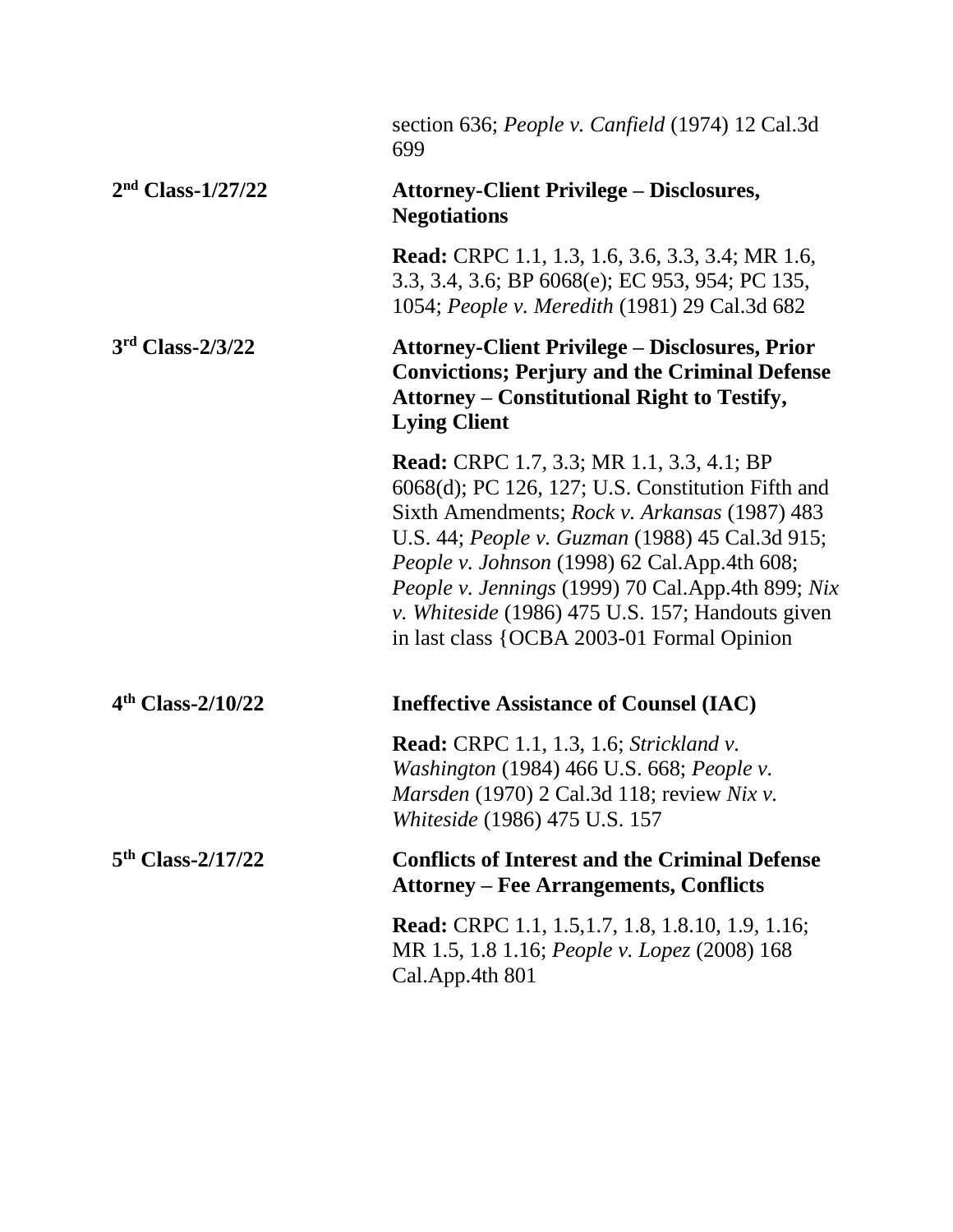| $6th Class-2/24/22$        | <b>Conflicts of Interest and the Criminal Defense</b><br><b>Attorney – Representing Multiple Defendants,</b><br>The Accused and Mental Disabilities, Sexual<br><b>Relations</b>                                    |
|----------------------------|--------------------------------------------------------------------------------------------------------------------------------------------------------------------------------------------------------------------|
|                            | <b>Read:</b> CRPC1.8.10, 1.7(c)(2); MR 1.8, 1.9, 1.14;<br>PC 1203.03, 1368; Medina v. California (1992)<br>505 U.S. 437; Barbara A. v. John G. (1983) 145<br>Cal.App.3d 369                                        |
| $7th Class-3/3/22$         | <b>State Bar Court; Interplay of ABA Model Rules</b><br>and CA Rules of Professional Conduct                                                                                                                       |
|                            | <b>Read:</b> Brady v. Maryland (1963) 373 U.S. 83                                                                                                                                                                  |
|                            |                                                                                                                                                                                                                    |
| $8th$ Class-3/10/22        | <b>Special Duties of Prosecutors – Prosecutorial</b><br><b>Misconduct, Discretion and the Charging</b><br><b>Function, Pre-plea Negotiations</b>                                                                   |
|                            | <b>Read:</b> CRPC 3.8, 3.3, 3.4, 3.7; MR 3.4, 3.8, 8.4;<br>BP 6068(o), 6086.7; Berger v. United States<br>(1935) 295 U.S. 78; Missouri v. Frye (2012) 132<br>S.Ct. 1399; Lafler v. Cooper (2012) 132 S.Ct.<br>1376 |
| 9th Class-3/32422          | <b>Special Duties of Prosecutors -</b><br><b>Brady/Discovery, Duty to Disclose Adverse</b><br><b>Facts and Law</b>                                                                                                 |
|                            | <b>Read:</b> CRPC 3.4, 3.8(d); MR 3.4, 3.8; PC 1054.1,<br>1054.3; Brady v. Maryland (1963) 373 U.S. 83;<br>People v. Riggs (2008) 44 Cal.4th 248; Roland v.<br>Superior Court (2004) 124 Cal. App. 4th 154         |
| $10^{th}$ Class- $2/31/22$ | <b>Special Duties of Prosecutors – Pretrial</b><br><b>Publicity, Jury Selection, Contact with</b><br><b>Unrepresented Persons, Judges (Ex parte),</b><br><b>Jurors, and Witnesses</b>                              |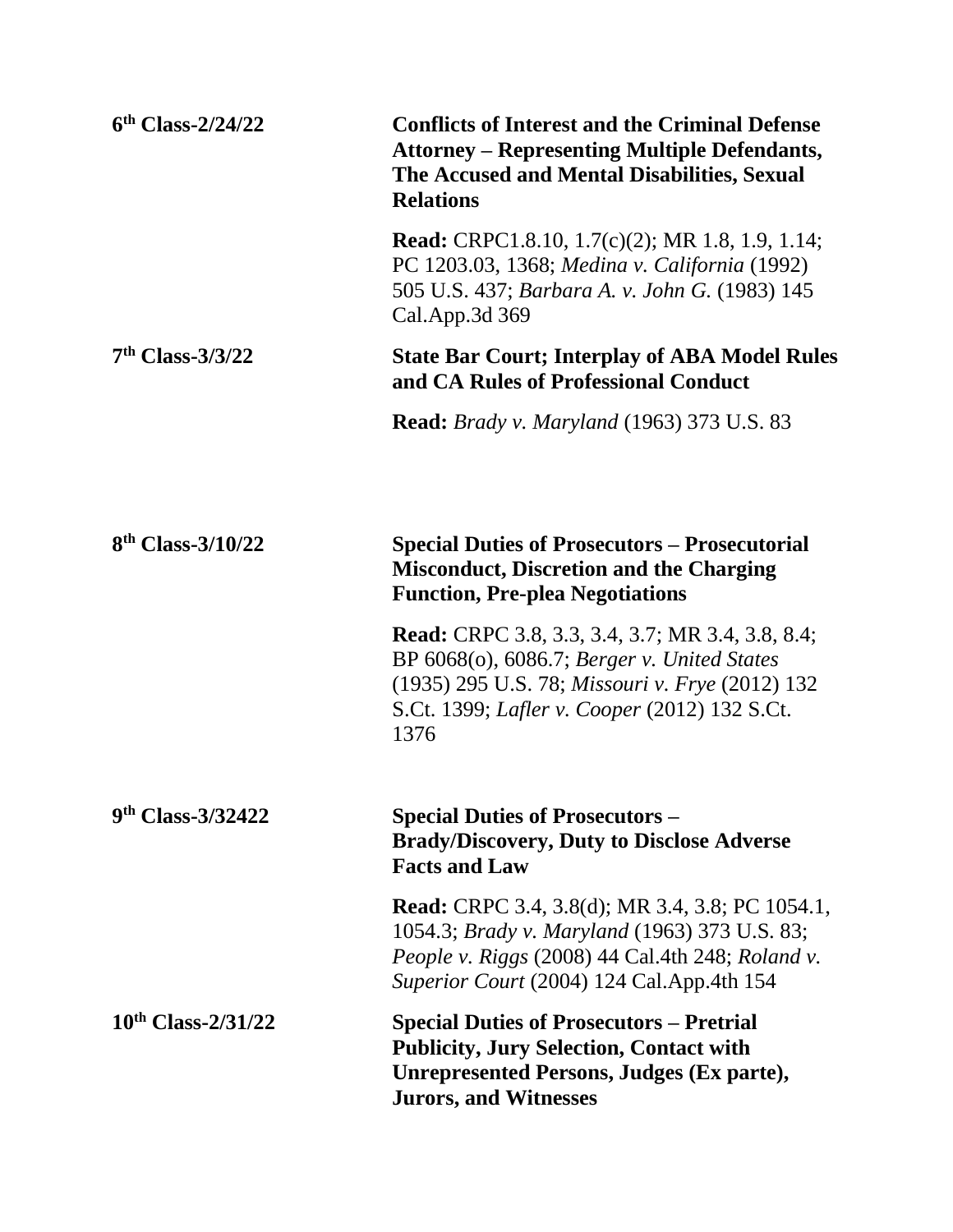|                         | <b>Read:</b> CRPC 4.2, 3.4, 3.5, 3.6, 3.7; MR 3.6, 3.8, 4.2,<br>4.3, BP 6068(a); Sheppard v. Maxwell (1966) 384<br>U.S. 333; <i>Batson v. Kentucky</i> (1986) 476 U.S. 79;<br>People v. Wheeler (1978) 22 Cal.3d 258; Johnson v.<br><i>California</i> (2005) 545 U.S. 162 |
|-------------------------|---------------------------------------------------------------------------------------------------------------------------------------------------------------------------------------------------------------------------------------------------------------------------|
| $11th Class-4/7/22$     | Special Duties of Prosecutors – Argument,<br><b>Griffin Error, Doyle Error, Recusal</b>                                                                                                                                                                                   |
|                         | <b>Read:</b> PC 1424; Griffin v. California (1965) 380<br>U.S. 609; <i>Doyle v. Ohio</i> (1976) 426 U.S. 610;<br>Hollywood v. Superior Court of Santa Barbara<br>County (2008) 43 Cal.4th 721                                                                             |
| $12^{th}$ Class-4/14/22 | <b>Special Duties of Prosecutors Continued</b>                                                                                                                                                                                                                            |
| $13th Class-4/21/22$    | <b>Guest Speaker</b>                                                                                                                                                                                                                                                      |
| $14th Class-4/28/21$    | <b>Final Review</b>                                                                                                                                                                                                                                                       |
| <b>Final Exam</b>       | TBA                                                                                                                                                                                                                                                                       |

#### **VII. WESTERN STATE COLLEGE OF LAW DISABILITY SERVICES STATEMENT:**

Western State College of Law provides accommodations to qualified students with disabilities. The **Disabilities** Services Office assists qualified students with disabilities in acquiring reasonable and appropriate accommodations and in supporting equal access to services, programs, and activities at Western State College of Law.

To seek reasonable accommodations, a student must contact Senior Assistant Dean Donna Espinoza, Student Services Director and Disabilities Services Coordinator, whose office is in the Students Services Suite. Dean Espinoza's phone number and email address are: (714) 459-1117; [despinoza@wsulaw.edu.](https://email.edmc.edu/OWA/redir.aspx?C=yQra1LQWr0mUS2kXua3NKtkJJnwxadJIBEddnuOHJAr-f5YyX5Wzvx1cEaAFaHZRMWU1iUiov-4.&URL=mailto%3adespinoza%40wsulaw.edu) When seeking accommodations, a student should notify Dean Espinoza of her or his specific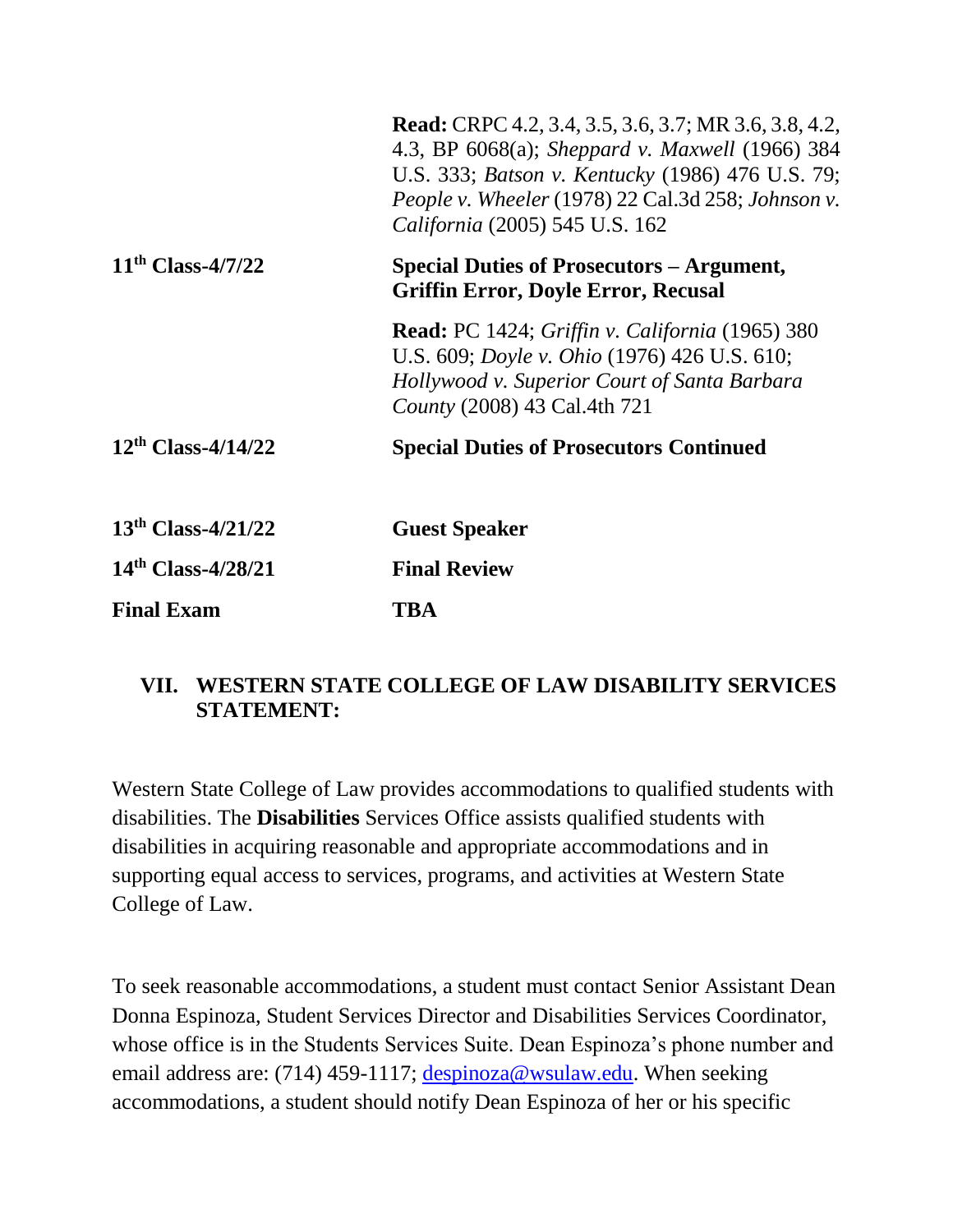limitations and, if known, her or his specific requested accommodations. Students who seek accommodations will be asked to supply medical documentation of the need for accommodation. Classroom accommodations are not retroactive, but are effective only upon the student sharing approved accommodations with the instructor or professor. Therefore, students are encouraged to request accommodations as early as feasible with Dean Espinoza to allow for time to gather necessary documentation. If you have a concern or complaint in this regard, please notify Dean Espinoza; or please notify Dean Allen Easley at (714) 459- 1168; aeasley@wsulaw.edu. Complaints will be handled in accordance with the College of Law's "Policy against Discrimination and Harassment."

## **VIII. WESTERN STATE COLLEGE OF LAW-PROGRAMMATIC LEARNING OUTCOMES**

Western State College of Law's curriculum is designed so that every student achieves a level of competency prior to graduation in each of the eight Programmatic Learning Outcomes listed below:

#### (1)Doctrinal Knowledge

Students will demonstrate knowledge of substantive and procedural law in the core curriculum subjects, including Contracts, Criminal Law, Criminal Procedure, Torts, Real Property, Business Association, Evidence, Civil Procedures, Constitutional Law, Estates, Community Property, Remedies, and Professional Responsibility.

#### (2)Practice Skills

Students will demonstrate the development of other law practice skills. Each student's chosen outcomes within this category will be varied based on the student's particular interests, coursework and work experiences. They may include, but are not limited to, the following topics: oral presentation and advocacy; interviewing; counseling; client service and business development; negotiations, mediation, arbitration, or other alternate dispute resolution methods; advanced legal research and writing (excluding purely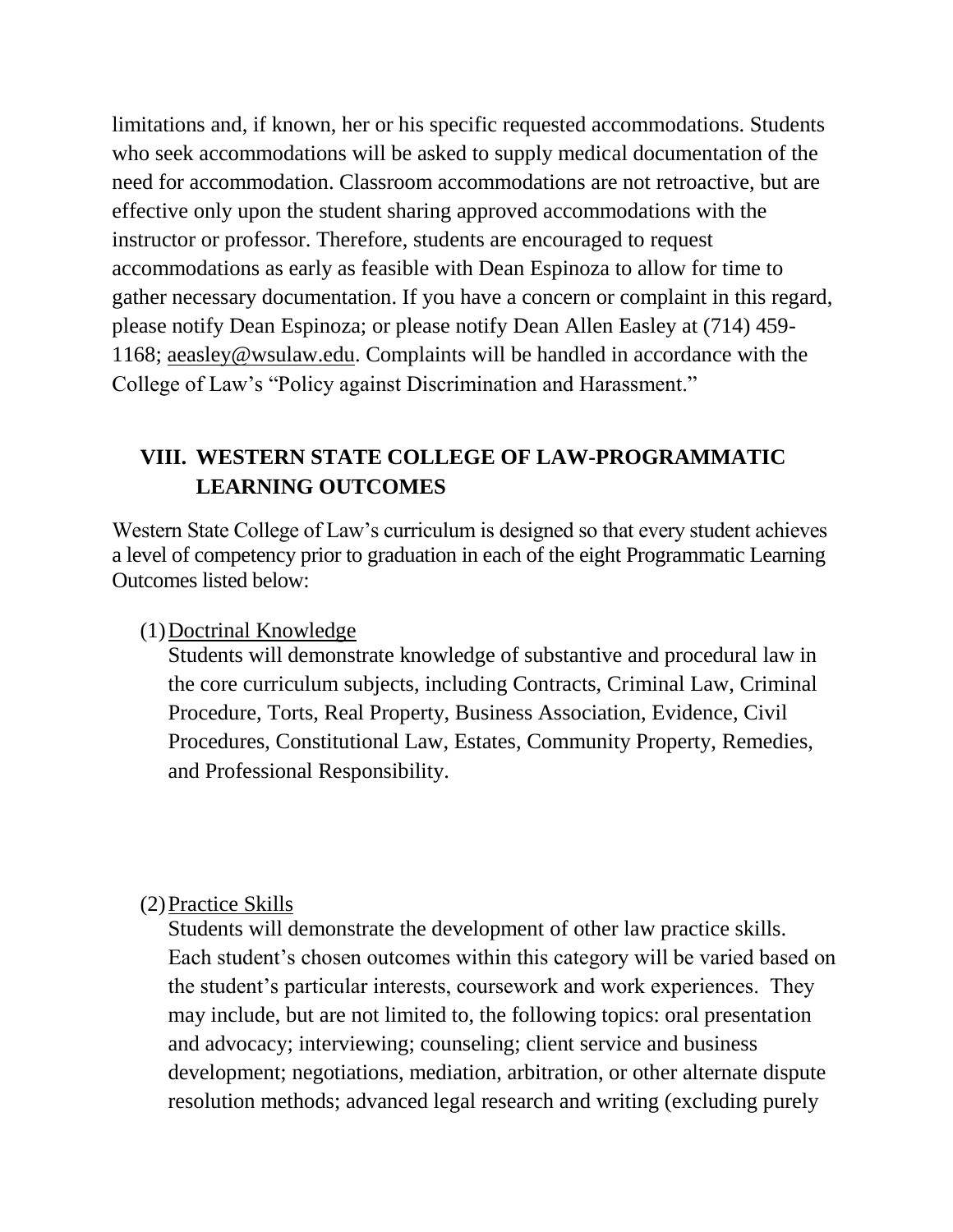academic papers and the first four units earned in introductory first-year legal research and writing class); applied legal writing such as drafting contracts, pleadings, other legal instruments; law practice management or the use of technology in law practice; cultural competency; collaboration or project management; financial analysis, such as accounting, budgeting project management, and valuation; cost benefit analysis in administrative agencies; use of technology, data analyses, or predictive coding; business strategy and behavior; pre-trial preparation, fact investigation, such as discovery, e-discovery, motion practice, assessing evidence, or utilizing experts; trial practice; professional civility and applied ethics; a law clinic that includes a classroom component; or a legal externship that includes a classroom component.

#### (3)Legal Analysis

Students will demonstrate the ability to identify the factual and legal issues implicated by a fact pattern and to appropriately use cases (including identifying the salient features of an appropriate precedent case, identifying legally significant similarities or differences between the precedent case and a fact pattern and explaining why those are legally significant) and rules (including the ability to connect legally significant facts in a fact pattern to the rule) to predict how a court would decide the issue. Students will also demonstrate the ability to identify and evaluate the public policies of a precedent case or rule, and be able to evaluate how public policy can impact the application of a rule to the legal issue.

#### (4)Legal Research

Students will demonstrate the ability to locate relevant legal authority using a variety of book and electronic resources, and to properly cite to such legal authority.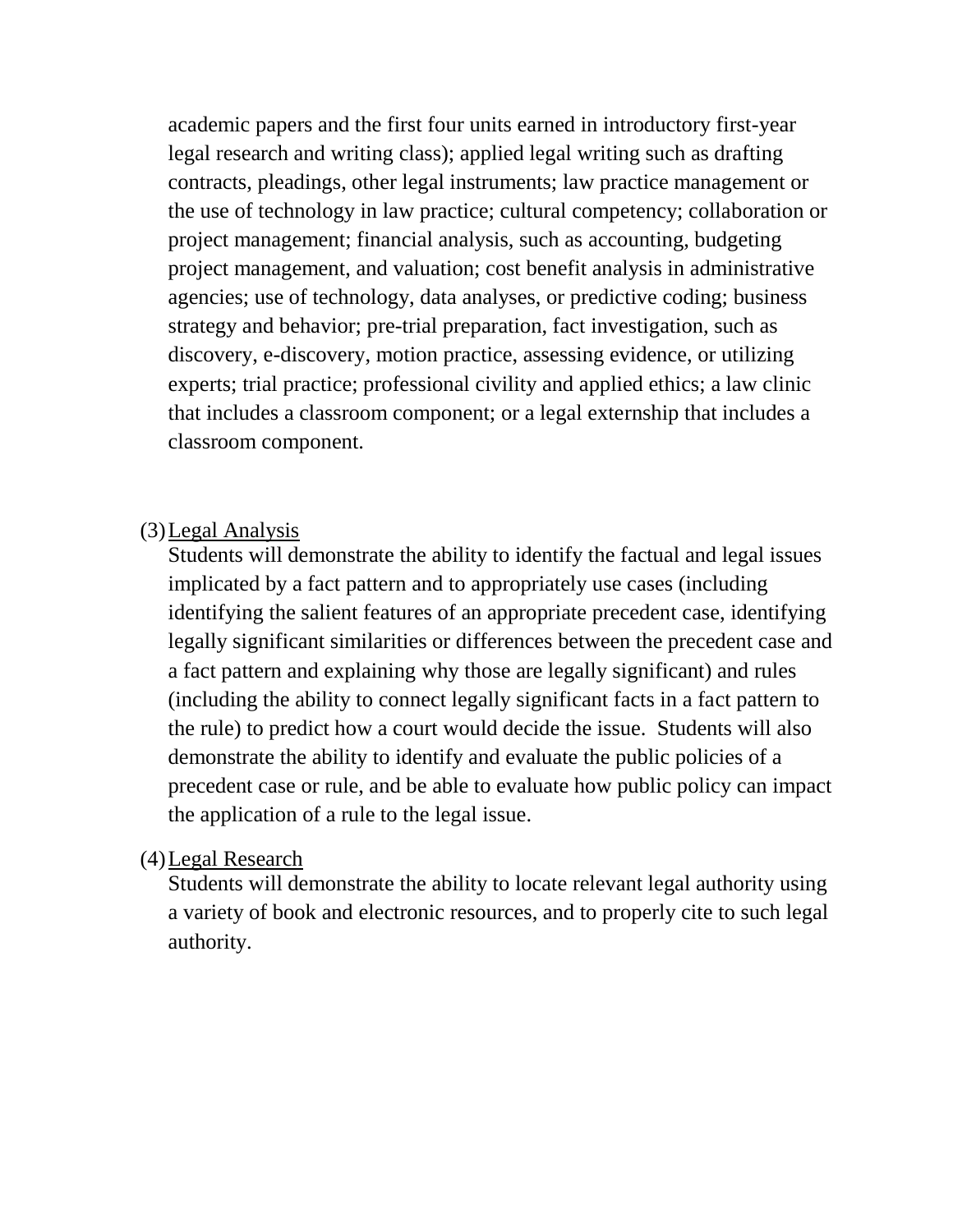#### (5)Communication

Students will demonstrate the ability to communicate both orally and in writing in a manner appropriate to a particular task to effectively convey the author or speaker's ideas. This includes audience sensitivity in written and oral communication (the ability to adopt a tone, style and level of detail appropriate to the needs, knowledge and expertise of the audience); and written communication basic proficiency (the ability to use the conventions of grammar, spelling, punctuation, diction and usage appropriate to the task and sufficient to convey effectively the author's ideas).

#### (6)Advocacy of Legal Argument

Students will demonstrate the ability, in both oral and written formats, to evaluate the legal, economic and social strengths and weaknesses of a case and use case and statutory authority as well as public policy to persuade others. Making policy-based arguments includes the ability to identify and evaluate the public policies of a precedent case or rule and their implications, and be able to assert such appropriate arguments to support a particular application or distinction of a precedent case to a legal controversy or a particular resolution of the application of a rule to the legal controversy.

#### (7)Client Sensitivity and Cultural Competency

Students will demonstrate an awareness of clients' needs and goals, including a sensitivity to clients' background and circumstances (including, but not limited to, socio-economic, gender, race, ethnicity, educational, disability and/or religious background(s)), the ability to make decisions that reflect an appropriate focus on those needs and goals, and awareness that cultural issues may affect the relevance of facts and application of the law.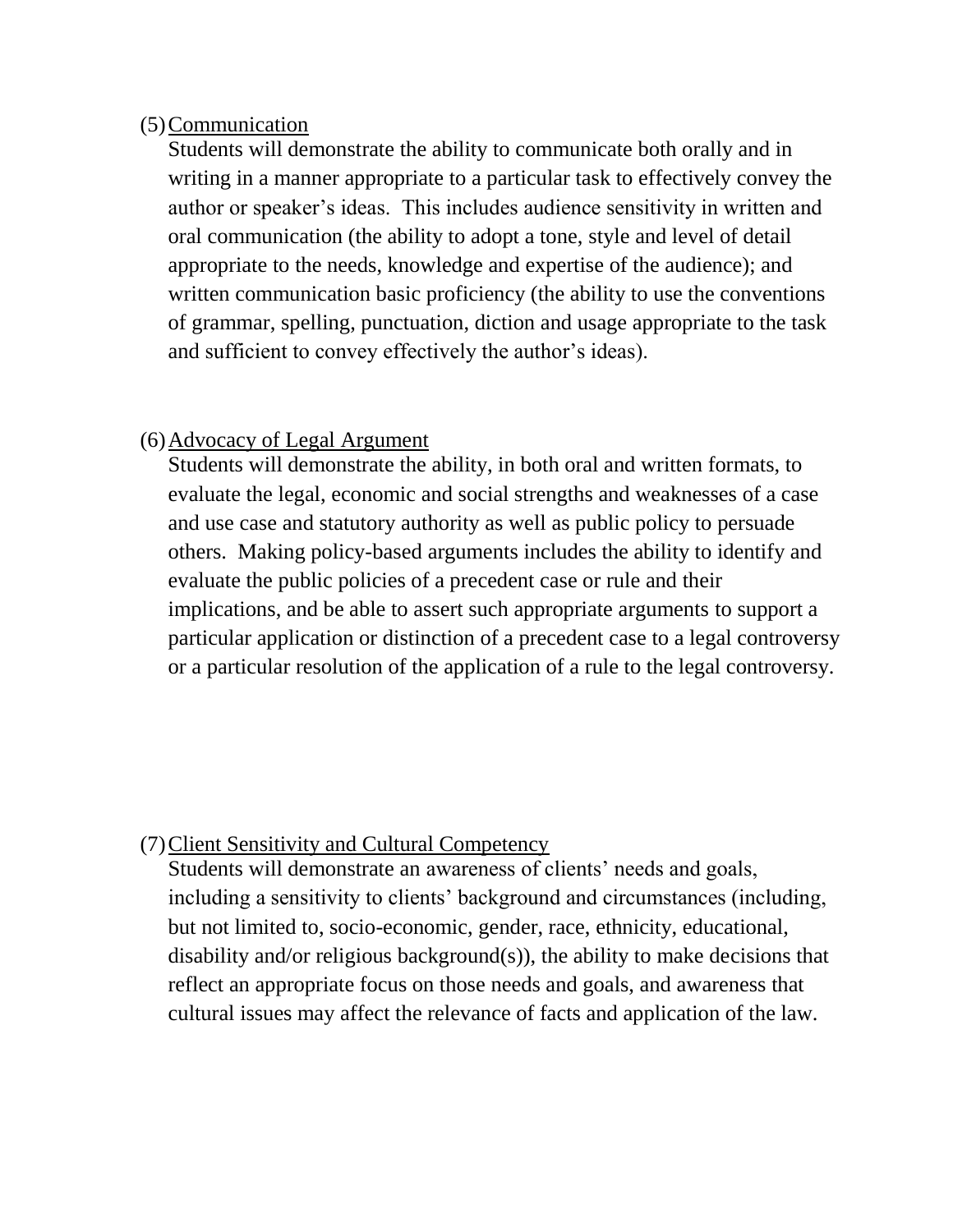(8)Legal Ethics

Students will demonstrate the ability to identify ethical issues in law practice contexts and make appropriate decisions to resolve such issues.

## **IX. WESTERN STATE COLLEGE OF LAW REQUIREMENTS FOR STUDENTS IN ZOOM SESSIONS:**

- Find a dedicated quiet space to attend Zoom sessions, to minimize the chances that you will be disrupted during the session.
- Arrive to class early and dressed as you would to attend an in-person class.
- Your camera must be turned on for the duration of the class. If desired, you can use the background settings in Zoom to create an artificial background that blocks the view of your space while still allowing you to be seen on camera.
- Come prepared, as you would for an in-person class. Participation in Zoom classes is as important as it is during an in-person class session.
- Do not multitask stay focused on the class discussion do not wander in and out of the Zoom session.
- If you have to miss a Zoom session, or arrive late or leave early, notify the professor in advance, as you would for an in-person class.
- If you have connectivity issues, whether it be long-term or short-term, that impact your ability to participate (e.g., if you are limited to dial-in without video), notify your professor so other accommodations can be explored.
- Do not post screenshots or recordings of any Zoom classes on social media. Such actions would constitute a violation of the Student Honor Code. If you need access to a recording of the Zoom session, please contact your professor.

Optional additional guidelines that may be included in the syllabus: